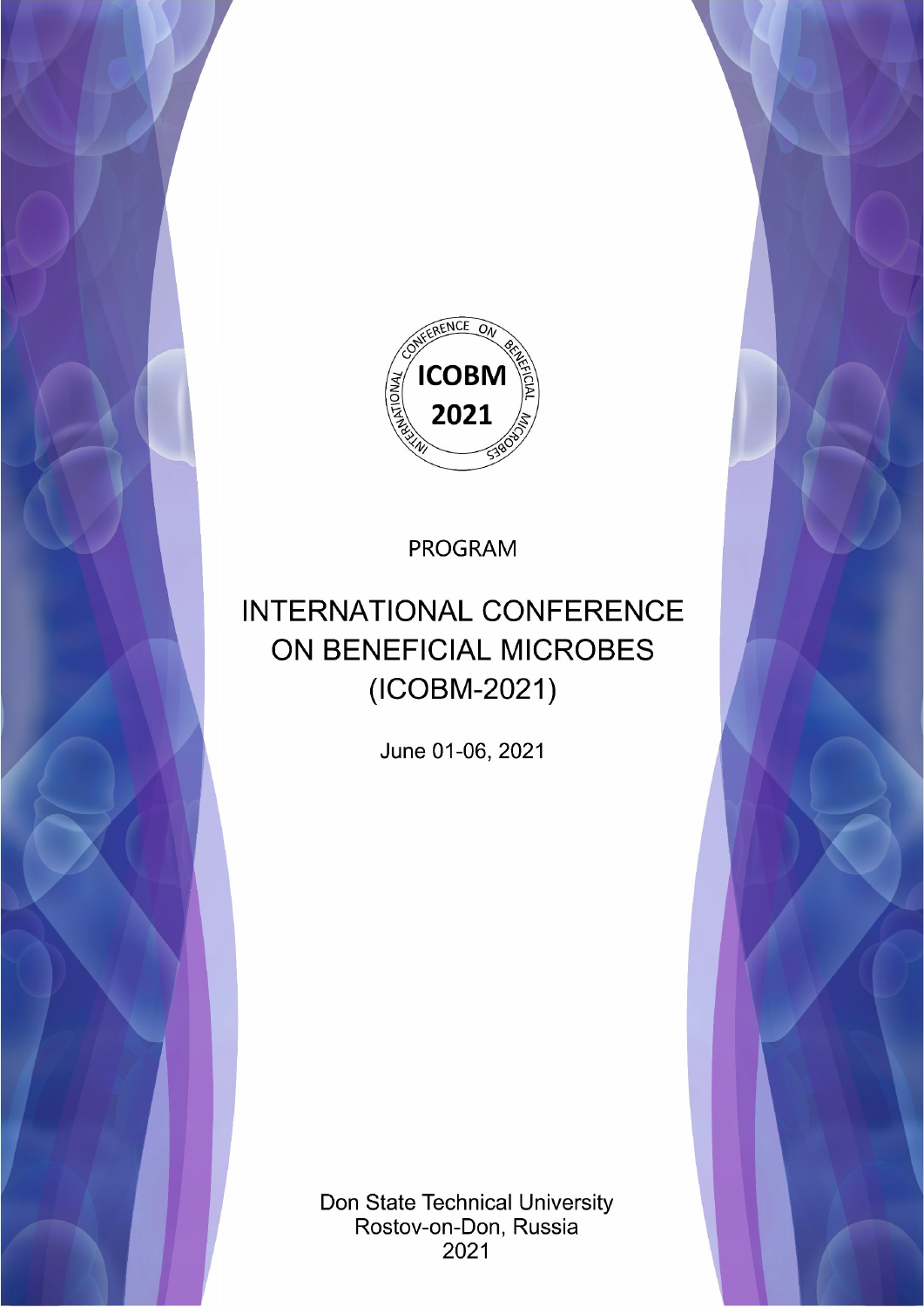# **INTERNATIONAL CONFERENCE ON BENEFICIAL MICROBES «ICOBM-2021»**

# **SCIENTIFIC PROGRAM June 02-03, 2021**

# **Day 1. June 02, 2021**

Registration: 7:30-8:20

Location: Congress Hall of DSTU, 1t floor

Online registration: 7:00-8:20

1. Plenary Session Conference Chair: Dr. Min-Tze Liong Location: Hall of the Academic Council, 6th floor, Congress Hall of **DSTU** 

# **Michael Chikindas**

Professor, Rutgers State University, USA; Head, Center for Agrobiotechnology Don State Technical University, Russia *Greeting* 8:30-8:40

#### **Min-Tze Liong**

Professor, University Sains Malaysia, Malaysia **Opening remark** 8:40-8:50 (MYT: 13:40-13:50)

# **Besarion Meskhi**

Rector, Don State Technical University, Russia *Greeting*  8:50-9:00

# **Irina Donnik**

Vice President, Russian Academy of Sciences, Russia *Greeting* 9:00-9:10

DEMONSTRATION OF A FILM ABOUT DON STATE TECHNICAL UNIVERSITY 9:10-9:15

# **Irina Ryabchik**

Deputy General Director for Research and Development, Lallemand, Russia *Greeting* 9:15-9:25

# **Min-Tze Liong**

Professor, University Sains Malaysia, Malaysia *Probiotic: A next generation agent for healthier gut & brain* 9:25-9:55 (MYT: 14:25-14:55)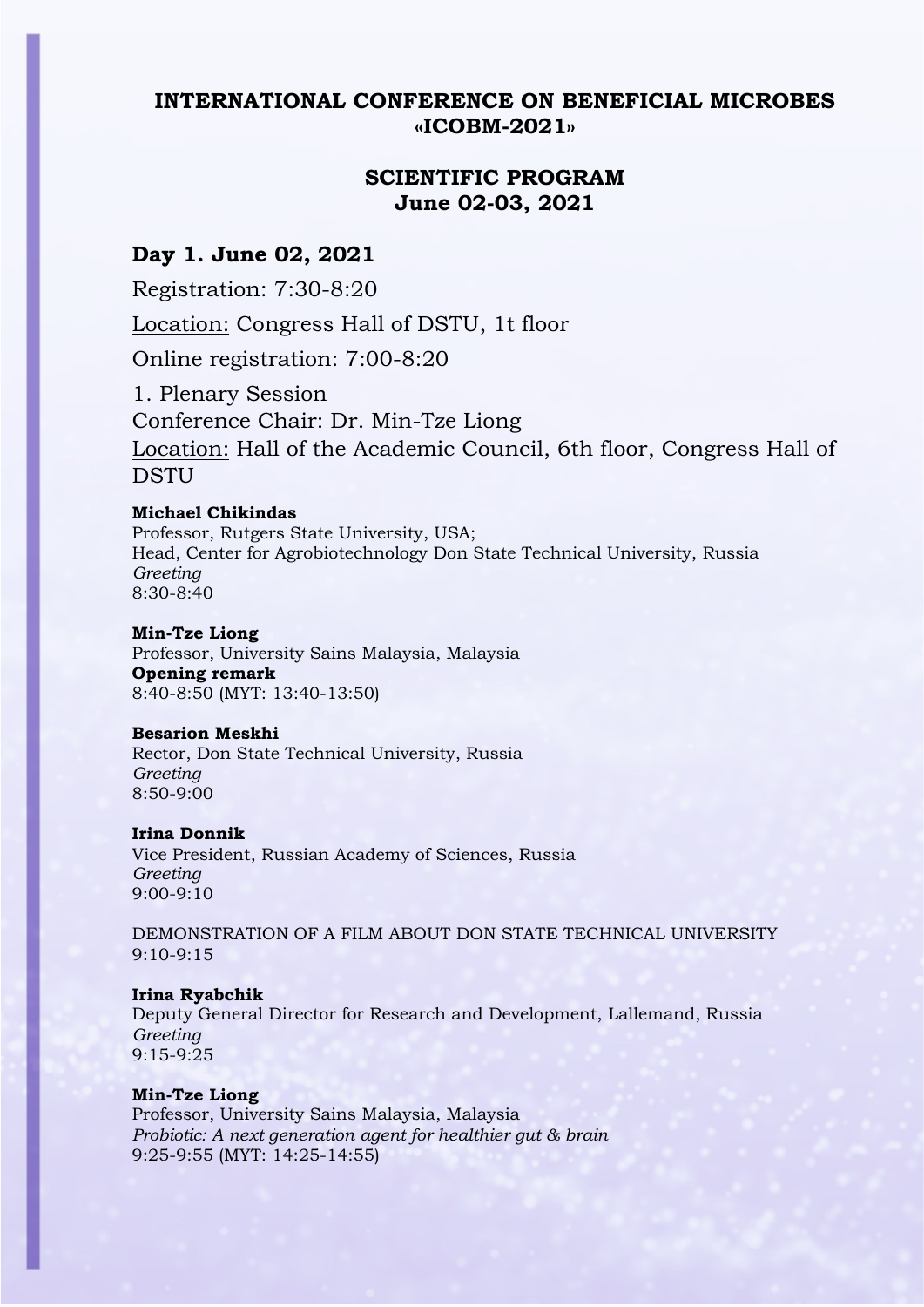### **Vyacheslav Ilyin**

Head of Department, Federal State Scientific Center of the Russian Federation, Institute of Biomedical Problems of the Russian Academy of Sciences, Russia *Autoprobiotics as a promising mean for colonization resistance strengthening in interplanetary flights* 9:55-10:25

### **Alexander Suvorov**

Professor, Institute of Experimental Medicine, Russia *Autoprobiotics from the concept to the clinical evidence* 10:25-10:55

# **Koen Venema**

Professor, Maastricht University – campus Venlo, The Netherlands *Towards personalized prebiotics: opportunities and challenges*  10:55-11:25 (CEST: 9:55-10:25)

#### **Wilhelm Heinrich Holzapfel**

Professor, Handong Global University, South Korea *Prospecting for beneficial (lactic acid) bacteria with focus on fermented foods*  11:25-11:55 (KST: 17:25-17:55)

# **George Laptev**

Director, Biotroph Ltd, Russia Professor, St. Petersburg State Agrarian University, Russia *Metabolic pathways and expression of microbiome genes in the scar of dairy cows* 11:55-12:25

### **Dzung B Diep**

Professor, Norwegian University of Life Sciences, Norway *Bacteriocins, an important source of antimicrobials to deal with antimicrobial resistance* 12:25-12:55 (CEST: 11:25-11:55)

# **LUNCH: 12:55-13:55 Auditorium Amazonen-Werke 1-165**

2. Human Probiotics

Session Chairs: Dr. V. Ilyin and Dr. A. Suvorov Location: Auditorium Agrotechnological Holding «Bizon» 1-161 Online registration: 13:00-13:50

#### **Santosh Kumar Tiwari**

Associate Professor, Maharshi Dayanand University, India *Health benefits of bacteriocin-producing lactic acid bacteria isolated from indigenous fermented foods*  14:00-14:20 (IST: 17:00-17:20)

# **Roman Yunes**

Researcher, N.I. Vavilov institute of General Genetics Russian Academy of Sciences, Russia *Role of PFNA operon of bifidobacteria in species-specific adaptation to host's immune system*  14:20-14:40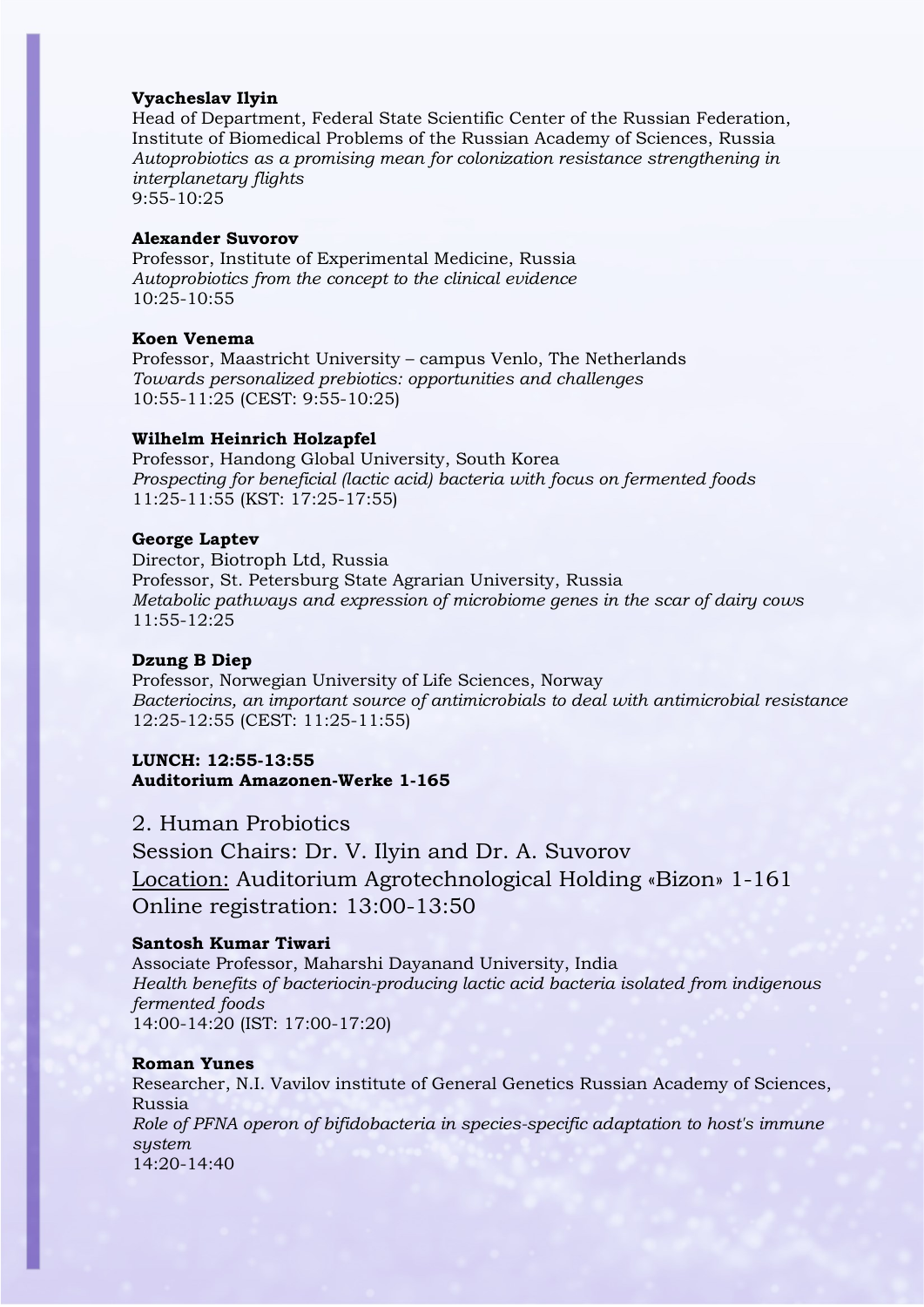#### **Igor Bychkov**

Assistant Professor, Rostov State Medical University, Russia *Low carb diet and microbiome*  14:40-15:00

# **Konstantin Ermolenko**

Researcher, Institute of Experimental Medicine, Russia *Reduction of conditionally pathogenic bacteria in gut microbiota in children with functional digestive disorders after treatment with autoprobiotic and industrial Enterococcus strain* 15:00-15:20

#### **Sae Hun Kim**

Professor, Korea University, Korea *Health benefits of probiotics and postbiotics on gastrointestinal health* 15:20-15:40 (KST: 21:20-21:40)

# **Alexander Suvorov**

Professor, Institute of Experimental Medicine, Russia *Probiotic as a food additive can affect the weight gain of poultry chickens* 15:40-16:00

# **COFFEE BREAK 16:00-16:20 Auditorium Amazonen-Werke 1-165**

#### **Anna Tsapieva**

Researcher, Institute of Experimental Medicine, Russia *Effects of Enterococcus faecium probiotic intake in patients with type 2 diabetes* 16:20-16:40

#### **Alexey Kovtun**

Researcher, N.I. Vavilov Institute of General Genetics Russian Academy of Sciences, Russia

*Genes-bacteria metagenomic signature of human's gut microbiota as a biomarker of depressive condition*

16:40-17:00

#### **Vitaly Morozov**

Professor, Institute of Chemical Biology and Fundamental Medicine Siberian Branch of the Russian Academy of Sciences, Russia

*Changes in the intestinal microbiota of patients with inflammatory intestinal diseases after healthy intestinal microbiota transfer* 17:00-17:20

# **Aleksey Vatlin**

Senior Researcher, N.I. Vavilov Institute of General Genetics Russian Academy of Sciences, Russia *Immunomodulatory activity of Limosilactobacillus fermentum U-21 - genes and proteins that potentially determine it.* 17:20-17:40

#### **Tatyana Khodykina**

Associate Professor, I.M. Sechenov First Moscow State Medical University, Russia *Probiotics and human hygiene* 17:40-18:00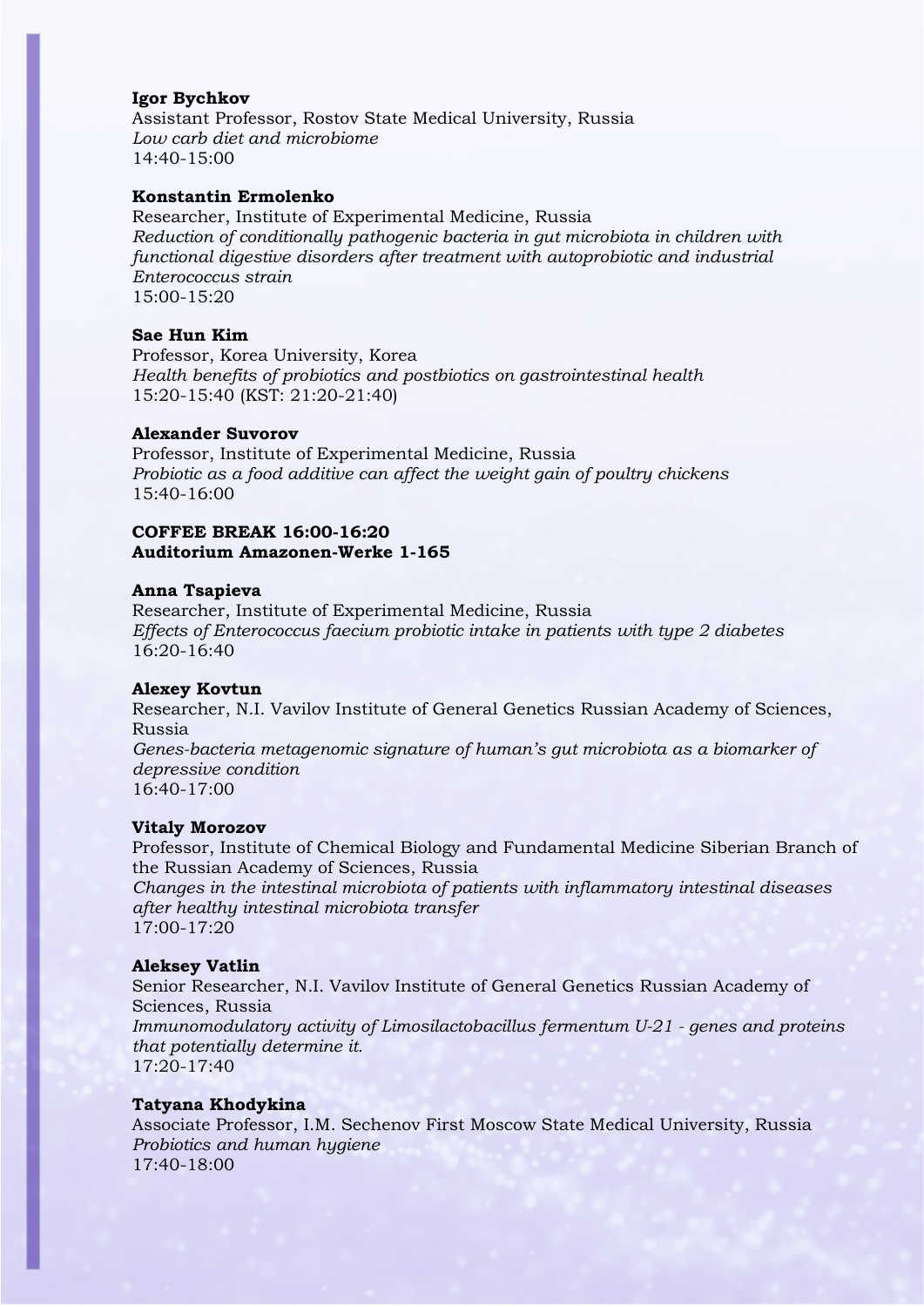# **Hiroshi Ohno**

Team Leader of the Laboratory for Intestinal Ecosystem, RIKEN Center for Integrative Medical Sciences, Japan

Professor at the Graduate School of Medical Life Science, Yokohama City University, Japan

Professor at the Graduate School of Medicine, Chiba University, Japan *The role of small intestinal microbes for central nervous system inflammation* 18:00-18:20 (JST: 00:00 – 00:20)

### **Alexander Haslberger**

Professor, University of Vienna, Austria *Fasting and fasting mimetics address Sirtuin pathways and microbiota structure*  18:20-18:40 (CEST: 17:20-17:40)

# **DINNER 19:00**

# **Day 2. June 03, 2021**

3. Animal Probiotics Session Chair: Dr. M. Chikindas Location: Auditorium Agrotechnological Holding «Bizon» 1-161 Online registration: 08:00-09:00

#### **Revaz Lapachi**

PhD Student, Agricultural University of Georgia (Kakha Bendukidze University Campus), Georgia *Impact of Bacillus subtilis probiotic cultivated on local agro-industrial waste on broiler productivity*  9:00-9:20 (GET: 10:00-10:20)

#### **Jin-Seng Lin**

Director, Culture Collection & Research Institute of SYNBIO TECH INC, Taiwan *Lactobacillus plantarum TWK10 attenuated age-related muscle weakness, bone loss, and cognitive function decline via modulation of gut microbiota in mice* 9:20-9:40 (CST: 14:20-14:40)

# **Maria Mazanko**

Senior Researcher, Don State Technical University, Russia; Senior Researcher, Southern Federal University, Russia *A new systematic approach to the creation of probiotic preparations based on innovative engineering solutions*  $9:40-10:00$ 

#### **Evgeniya Prazdnova**

Senior Researcher, Southern Federal University, Russia; Senior Researcher, Don State Technical University, Russia *Systemic effects of probiotics*  $10:00-10:20$ 

#### **Olga Isaeva**

Assistant Professor, Federal State Budgetary Educational Institution of Higher Education Kamchatsk State Technical University, Russia *The use of natural aquatic organisms as flavor attractants in salmon aquaculture* 10:20-10:40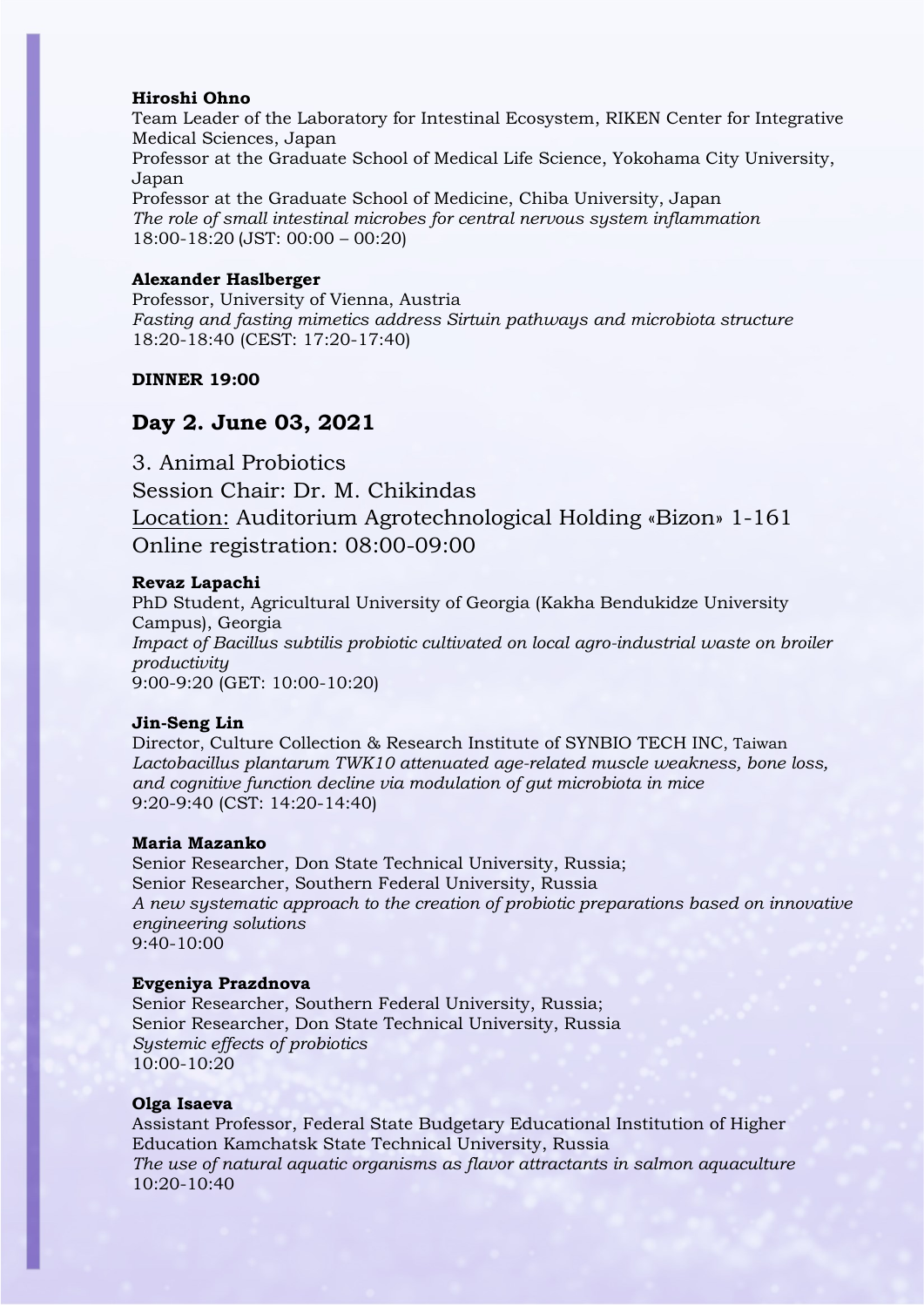# **Nina Ushakova**

Chief Researcher, Institute of Ecology and Evolution of the Russian Academy of Sciences, Russia *Complex bioactive supplements for aquaculture* 10:40-11:00

### **Alena Abaimova**

Junior Researcher, FBUN State Research Center for Applied Microbiology & Biotechnology, Russia *Examples of the use of Mundticin E28 (KS) for decontamination of Listeria from poultry products* 11:00-11:20

# **COFFEE BREAK 11:20-11:40 Auditorium Amazonen-Werke 1-165**

4. Probiotics Biotechnology Session Chairs: Dr. G. Laptev and Dr. S. Todorov Location: Auditorium Agrotechnological Holding «Bizon» 1-161 Online registration: 11:20-11:40

# **Svetoslav Todorov**

Research Professor, Handong Global University, Korea *Angels and demons in our GIT: The dark side of LAB* 11:40-12:00 (KST: 17:40-18:00)

# **Gwénaël Jan**

Research Director, French National Institute for Agricultural Research (INRAE), France *The key role of surface layer protein SlpB in the probiotic properties of Propionibacterium freudenreichii* 12:00-12:20 (CEST: 11:00-11:20)

#### **Jorge Enrique Vazquez Bucheli**

Student, Handong Global University, Korea *FISH-FLOW: A non PCR-based technique for detection of vancomycin resistant enterococci*  12:20-12:40 (KST: 18:20-18:40)

#### **Andrey Gorovtsov**

Associate Professor, Southern Federal University, Russia *The role of bacteria in the plant rhizosphere and the perspectives of PGPR application as plant probiotics* 12:40-13:00

#### **Tatiana Minkina**

Professor, Federal Rostov Agricultural Research Center, Russia *The microbial communities of highly polluted soils as a source of plant probiotics* 13:00-13:20

**LUNCH: 13:20-14:00 Auditorium Amazonen-Werke 1-165**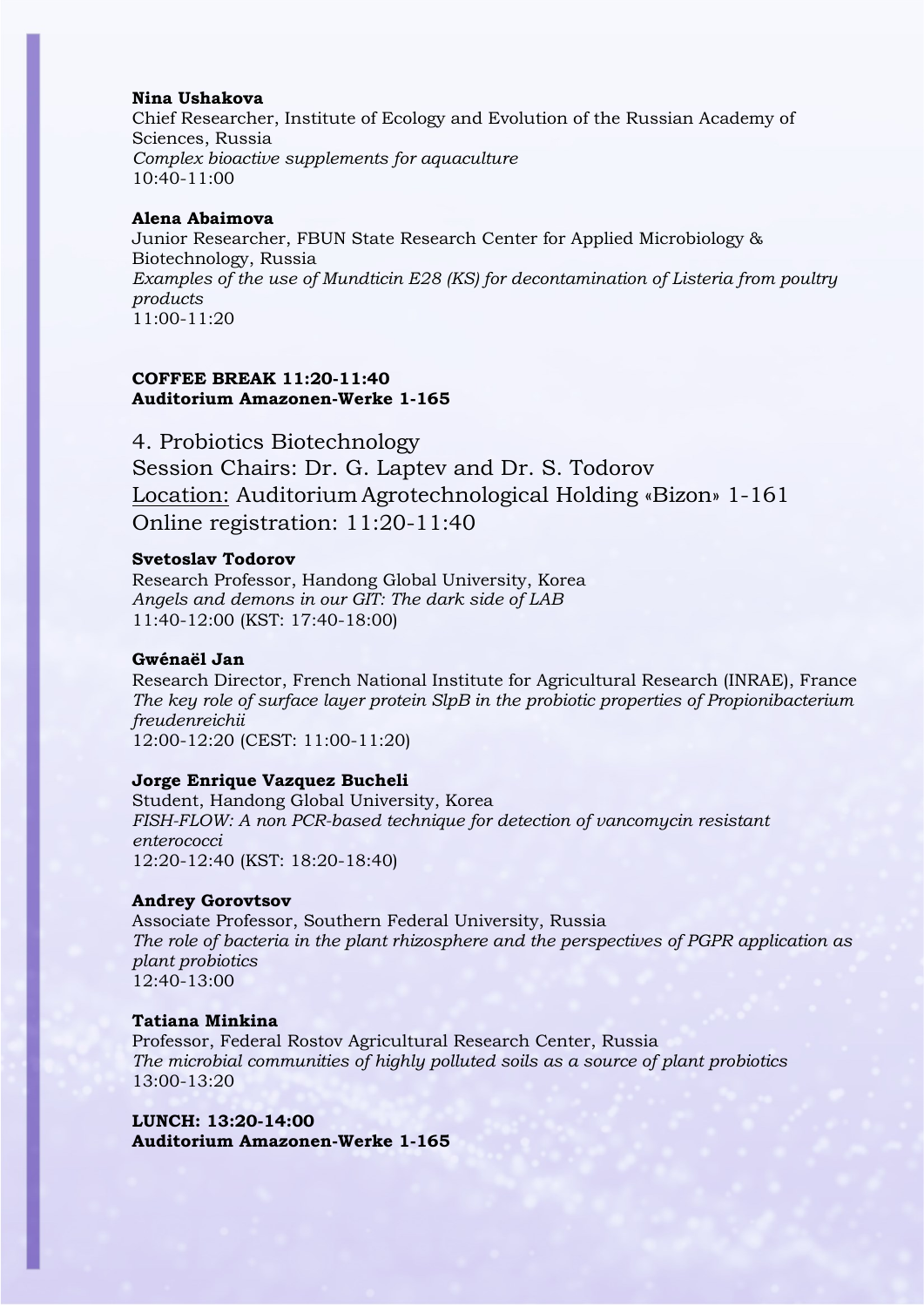#### **Anuj Ranjan**

Post-Doctoral Fellow Academy of Biology and Biotechnology, Southern Federal University, Russia *Prospects for the use of probiotic drugs to improve the condition of soils and plants* 14:00-14:20

#### **Varlam Keshelava**

Design Engineer, Institute for Biological Instrumentation Russian Academy of Sciences, Russia *MICROB XXI: a modern miniature fermenter for scientific research, technological testing and educational practice*  $14:20 - 14:40$ 

#### **Robert Khramov**

Leading Researcher, Federal State Budget Institution of Science Institute of Theoretical and Experimental Biophysics Russian Academy of Sciences, Russia *Towards the development of exogenous photobiomodulation of human gut microbiota* 14:40-15:00

#### **Luís Nero**

Professor, Federal University of Viçosa (UFV), Brazil *Weissella: an emerging beneficial bacterium with promising health benefits* 15:00-15:20 (BRT: 9:00-9:20)

#### **Marat Teymurazov**

Senior Researcher, Molecular Microbiology department, State Research Center for Applied Microbiology & Biotechnology, Russia *Enterococci bacteriocins: genetic diversity and phenotypic expression* 15:20-15:40

#### **Yulia Markova**

Senior Researcher, Federal Research Center of Nutrition and Biotechnology, Russia *Development of a method for the determination of probiotic microorganisms in multistrain probiotics* 15:40-16:00

#### **Andrey Dubrovin**

Young Scientist, Biotechnologist, Biotroph Ltd, Russia *Expression of immunity genes in broiler chickens under Salmonella Enteritidis infection* 16:00-16:20

#### **Yury Ivanov**

Academician of the Russian Academy of Sciences, Head of Scientific Direction "Livestock breeding technology", Russia; Federal Scientific Agroengineering Center VIM, Russia *Conference closing remark* 16:20-16:40

### **Michael Chikindas**

Professor, Rutgers State University, USA; Head, Center for Agrobiotechnology Don State Technical University, Russia *Conference closing remark* 16:40-17:00

**DINNER 17:30**